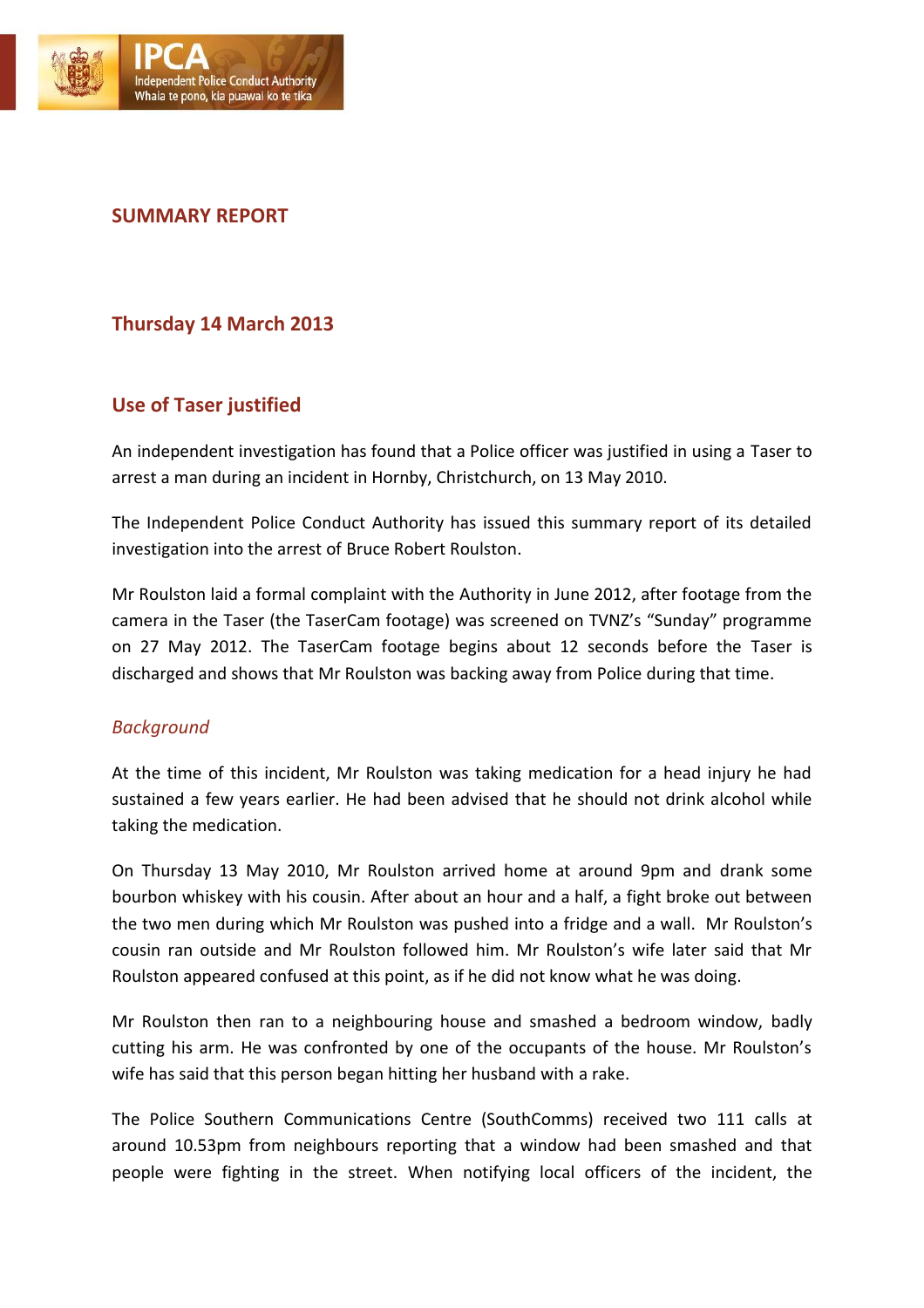SouthComms dispatcher advised that one of the people fighting was armed with a *"pole"*; a woman could be heard screaming; and the man who broke the window was drunk and had cut himself.

Two nearby officers (Officers A and B) notified SouthComms that they would attend. Officer A believed that a very serious incident could be occurring and so decided to arm himself with a Taser. He is a trained Taser operator and, in accordance with Police policy, he requested and was granted authorisation from his supervisor to use the Taser if necessary.

Officers A and B arrived at the scene within two minutes and were directed by people on the street to Mr Roulston's address. By this time Mr Roulston and his wife were standing on their driveway, behind a gate with a row of loose bricks along the bottom to block the gap underneath.

The officers said that as they walked up the driveway, Mr Roulston swore at them, telling them to go away. Mr Roulston then picked up a brick from underneath the gate and threw it towards the officers; the brick bounced in front of Officer A and hit him in the shin. Mr Roulston then threw another brick (or a piece of concrete, as recalled by the officers), which landed near Officer B.

At this point Officer A decided to arrest Mr Roulston for assault with a weapon. He drew his Taser, turned it on and aimed it at Mr Roulston (this is where the TaserCam footage begins). Mr Roulston and his wife began backing away. The officers ordered Mrs Roulston to move away and she did so. The officers then ordered Mr Roulston to get down on the ground four times but he did not comply.

At the time Officer A decided to use the Taser, he considered the following:

- Mr Roulston was a large man who was covered in blood, appeared to be extremely intoxicated by alcohol and/or drugs, and was not responding to orders to get down on the ground.
- Mr Roulston was capable of assaulting him and Officer B, and willing to use weapons (such as the bricks he had just thrown). Officer A also believed that Mr Roulston was the man who had been reported as using a pole as a weapon.
- Mr Roulston had been displaying violent and aggressive behaviour, and the officer believed that any attempt to get closer to him would inevitably result in a fight.
- Officer A did not know the relationship between Mr Roulston and his wife and was concerned for her safety.
- Officer A did not know whether Mr Roulston had weapons on him, and believed he had access to weapons in the area (such as bricks).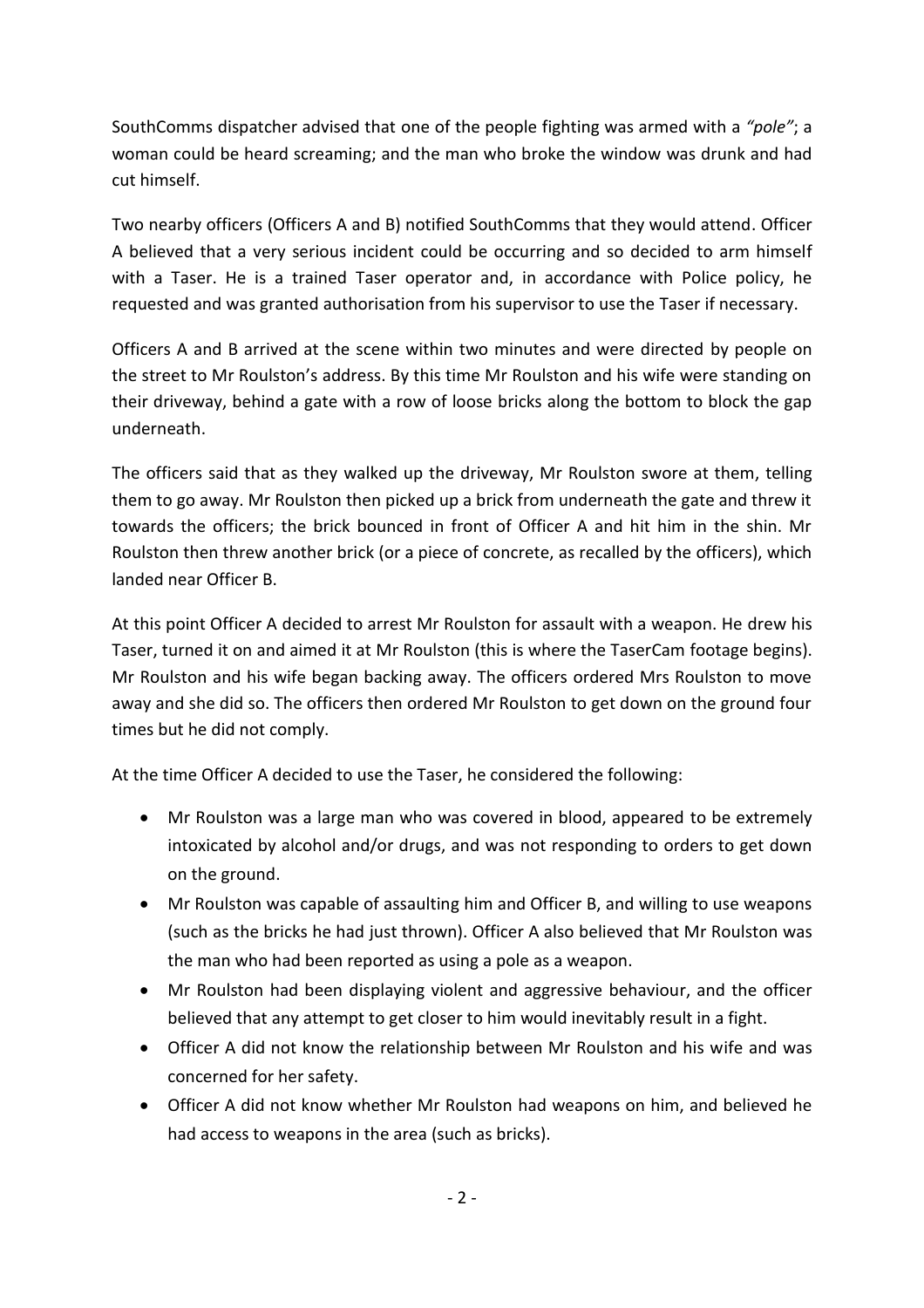- Officer A thought that tactical options other than the Taser (such as empty-handed tactics, OC spray, or a baton) were not appropriate because they would require the officers to get closer to Mr Roulston and expose themselves to the risk of being further assaulted by him.
- Officer A did not think he had time to wait for other Police to arrive and assist him with the arrest. He wanted to prevent Mr Roulston from escaping and potentially accessing more weapons or assaulting other people.

After his efforts to communicate with Mr Roulston had failed, Officer A discharged his Taser once. Mr Roulston fell backwards, hitting his head on the driveway. The officers put Mr Roulston in the recovery position and called an ambulance to attend to his injuries. They also removed the Taser barbs and monitored him until the paramedics arrived.

Mr Roulston later pleaded guilty to charges of assault with a weapon and wilful damage, and was sentenced to 300 hours' community work.

## *Findings*

The Authority's investigation considered the following issues:

- 1. Was the use of the Taser justified and within Police policy?
- 2. Did Police give Mr Roulston appropriate medical care after he was tasered?

Police use of Tasers is regulated by policy, which states that officers may only use a Taser to arrest an offender if they believe on reasonable grounds that (i) the offender poses a threat of physical injury and (ii) the arrest cannot be effected less forcefully. Officers must have an honest belief that the offender is capable of carrying out the threat posed. Tasers should only be used against someone who is assaultive, and must not be used against a person offering passive resistance.

The Authority finds that Officer A's decision to use the Taser was justified in the circumstances. He believed on reasonable grounds that Mr Roulston was assaultive, posed a real threat of physical injury and could not be arrested using less force.

It has been suggested that Police should not have used the Taser because Mr Roulston was backing away in the 12 seconds leading up to the discharge of the Taser, and therefore was offering only *"passive resistance"*.

The Authority's view is that Mr Roulston's behaviour towards the officers, including throwing bricks at them, cannot be described as passive resistance. Officers A and B (and members of the public) believed that Mr Roulston was behaving aggressively and posed a genuine threat of violence.